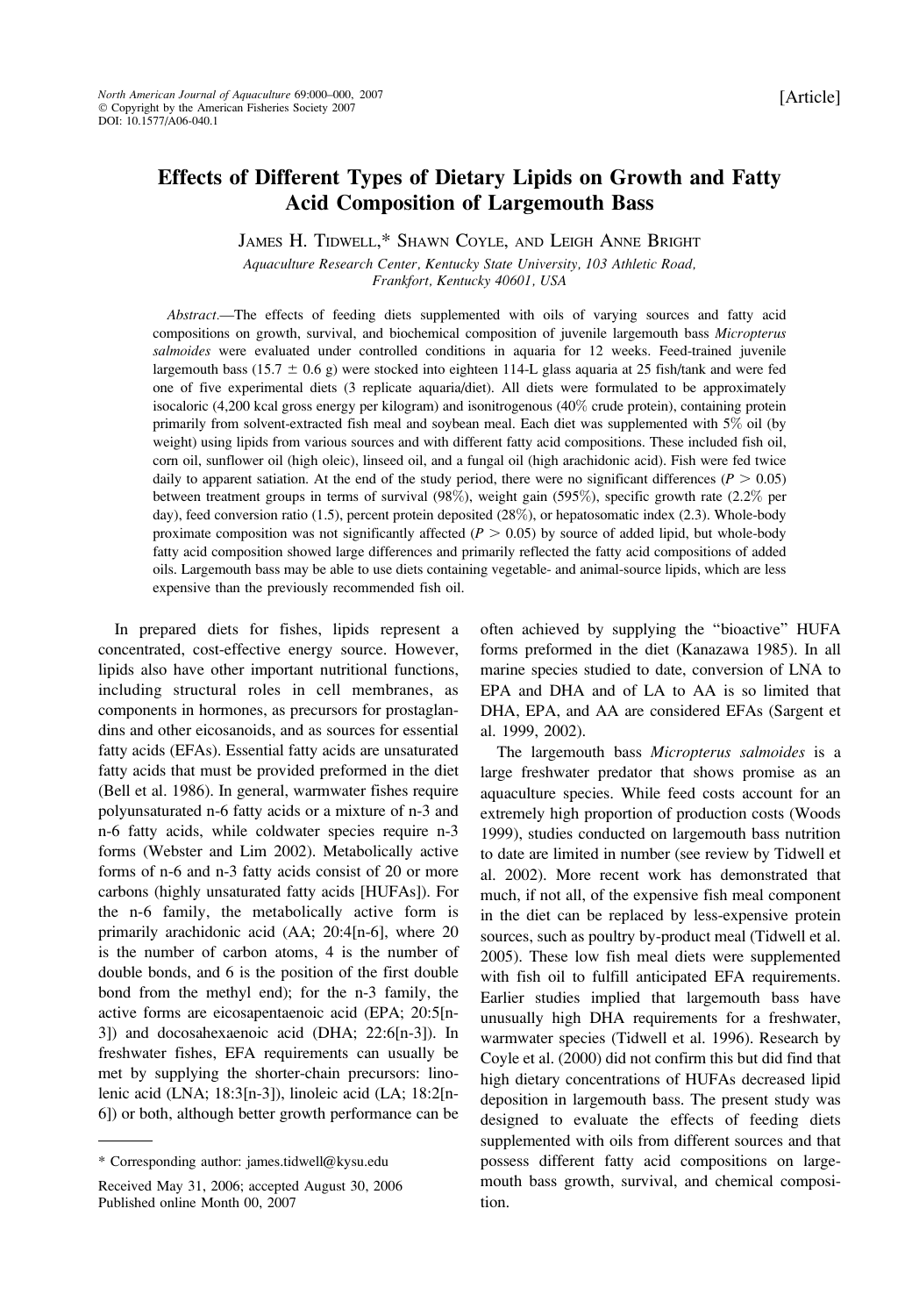|                               | Source of added lipid |          |                            |             |                       |  |  |
|-------------------------------|-----------------------|----------|----------------------------|-------------|-----------------------|--|--|
| Ingredient or component       | Anchovy<br>fish oil   | Corn oil | Sunflower oil <sup>a</sup> | Linseed oil | Fungal<br>extract oil |  |  |
| Fish meal (lipid extracted)   | 30.0                  | 30.0     | 30.0                       | 30.0        | 30.0                  |  |  |
| Soybean meal                  | 34.5                  | 34.5     | 34.5                       | 34.5        | 34.5                  |  |  |
| Wheat flour                   | 26.0                  | 26.0     | 26.0                       | 26.0        | 26.0                  |  |  |
| Lipid                         | 5.0                   | 5.0      | 5.0                        | 5.0         | 5.0                   |  |  |
| Choline chloride              | 0.5                   | 0.5      | 0.5                        | 0.5         | 0.5                   |  |  |
| Mineral mix <sup>b</sup>      | 0.4                   | 0.4      | 0.4                        | 0.4         | 0.4                   |  |  |
| Vitamin C                     | 0.2                   | 0.2      | 0.2                        | 0.2         | 0.2                   |  |  |
| Vitamin mix <sup>c</sup>      | 0.4                   | 0.4      | 0.4                        | 0.4         | 0.4                   |  |  |
| Dicalcium phosphate           | 1.0                   | 1.0      | 1.0                        | 1.0         | 1.0                   |  |  |
| Carboxymethyl cellulose       | 2.0                   | 2.0      | 2.0                        | 2.0         | 2.0                   |  |  |
| Analyzed composition (as fed) |                       |          |                            |             |                       |  |  |
| Moisture                      | 14.9                  | 9.0      | 7.8                        | 7.8         | 10.9                  |  |  |
| Protein                       | 38.1                  | 40.5     | 40.5                       | 40.7        | 40.1                  |  |  |
| Lipid                         | 7.2                   | 7.9      | 8.1                        | 7.0         | 7.5                   |  |  |
| Fiber                         | 1.8                   | 1.9      | 1.9                        | 1.9         | 2.1                   |  |  |
| Ash                           | 10.4                  | 10.9     | 10.9                       | 11.2        | 10.6                  |  |  |

TABLE 1.—Formulation and analyzed composition (%) of experimental diets containing lipids from different sources that were fed to juvenile largemouth bass in aquaria for 12 weeks.

<sup>a</sup> High-oleic sunflower oil.

<sup>b</sup> Rangen trace mineral mix F1.

<sup>c</sup> Rangen vitamin pre-mix number 30.

## Methods

Experimental diets.—Diets were formulated to be isocaloric (4,200 kcal of gross energy per kilogram) and isonitrogenous (40% crude protein) calculated on gross energy values of 5.64 kcal/g protein, 4.11 kcal/g carbohydrate, and 9.44 kcal/g fat (NRC 1993), which met protein and energy recommendations for largemouth bass (Bright et al. 2005). All diets used lipidextracted fish meal as the primary protein source at a fixed rate of 30% of the total formulation (Table 1). The fish meal was solvent extracted with ethyl alcohol (ETOH; 95%) in six consecutive baths: baths 1–4 at 2:1 ETOH : fish meal, bath 5 at 3:1, and bath 6 at 4:1 (Thompson et al. 2003). Each diet was supplemented with 5% added lipid from different sources. Fatty acid compositions of the various oils are given in Table 2. Lipid types evaluated included anchovy fish oil (high in EPA and DHA; Rangen, Inc., Buhl, Idaho), corn oil (high in LA; The Kroger Company, Cincinnati, Ohio), high-oleic sunflower oil (oleic acid; 18:1[n-9]; Martek Biosciences Corporation, Columbia, Maryland), linseed oil (high in LNA; Double S Liquid Feed Services, Inc., Danville, Illinois), and a fungal extract oil (high in AA; Martek).

To prepare the diets, practical ingredients were ground into small particle sizes (approximately 250 lm) in a Wiley mill. Ingredients were thoroughly mixed, and water was added to obtain a 25% moisture level. Diets were then passed through a mincer with a die, made into 2-mm-diameter strands, and air dried  $(24^{\circ}$ C) for 2 h. Pellets were broken up and sieved to a pellet size appropriate for the size of fish (Piper et al. 1982). These semi-moist, soft pellets were stored frozen  $(-20^{\circ}C)$  until fed to the fish. Two samples of each diet were submitted to a commercial laboratory (Eurofins Scientific, Inc., Des Moines, Iowa) for proximate analysis (Table 1) using standard methods (AOAC 1990). Two samples of each lipid source were stored under liquid nitrogen until fatty acid analysis (Table 2). Two samples of finished diets were also analyzed for fatty acids (Table 3) by the commercial laboratory according to official methods (AOCS 2005).

Fish and experimental system.—Feed-trained largemouth bass fingerlings were purchased from a commercial producer (Mayer's Fish Farm, Bardstown, Kentucky), graded to a similar size (15.7  $\pm$  0.6 g), and randomly stocked into eighteen 114-L glass aquaria at 25 fish/aquarium. Fish were fed the fish oil diet as a conditioning diet for 1 week while being acclimated to the system, then were switched to the experimental diets. There were three replicate tanks per experimental diet. Five fish were taken before stocking for baseline whole-body proximate analyses. For 12 weeks, fish were fed one of the six experimental diets twice daily (0800 and 1600 hours) over a 30-min period to apparent satiation. The amount of diet fed to fish in each aquarium was recorded at the end of each week.

Water quality.—Water quality was maintained by recirculation through a common biofilter (Bubble Bead Filtration Systems, Inc., Marion, Texas; Model BBF-10) so that all aquaria shared similar water chemistry and quality. Dissolved oxygen and temperature were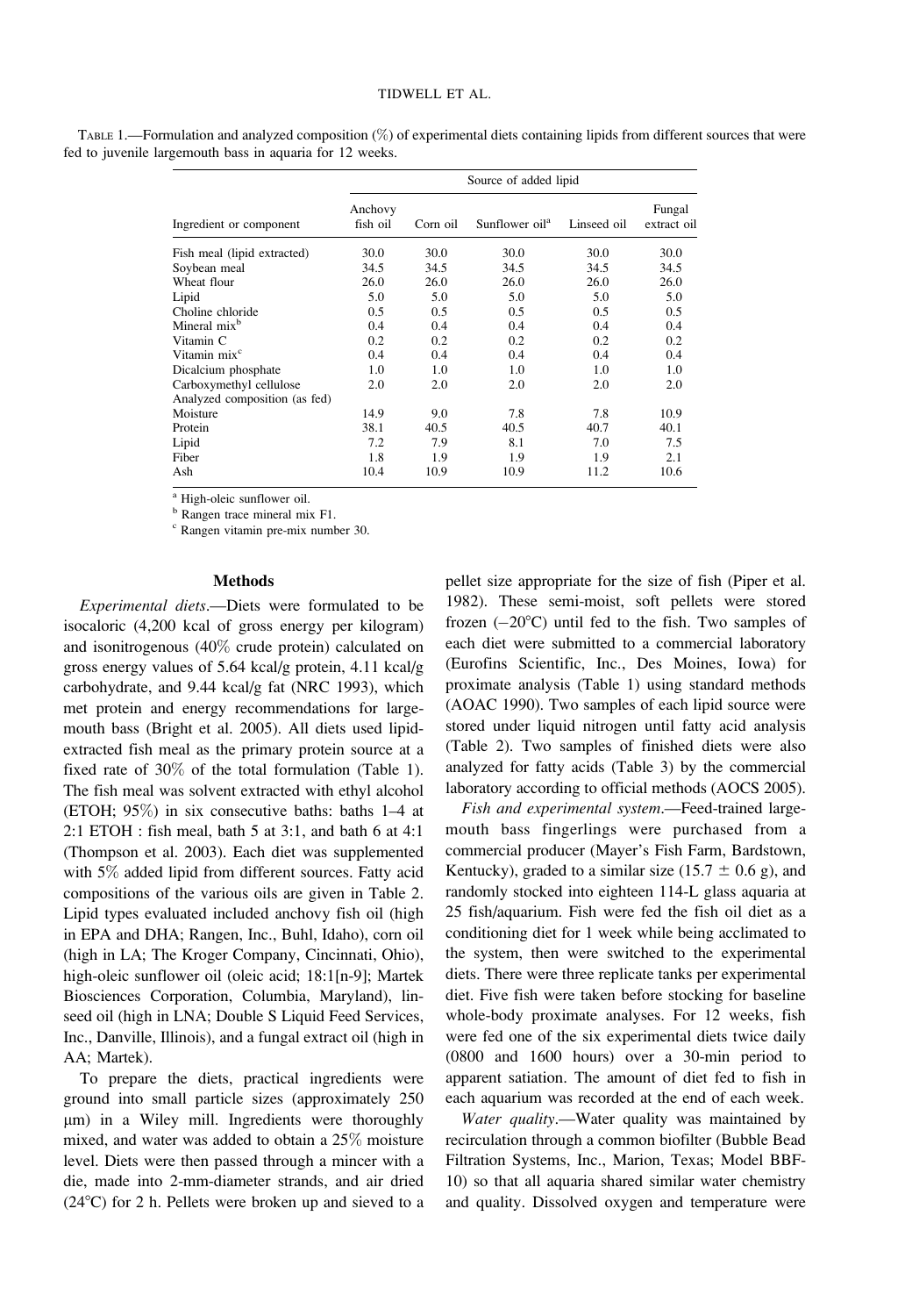### DIETARY LIPID EFFECTS

|                                     | Lipid type          |          |               |             |                       |  |  |
|-------------------------------------|---------------------|----------|---------------|-------------|-----------------------|--|--|
| Fatty acid                          | Anchovy<br>fish oil | Corn oil | Sunflower oil | Linseed oil | Fungal<br>extract oil |  |  |
| 14:0                                | 5.9                 | 0.0      | 0.0           | 0.0         | 0.8                   |  |  |
| 16:0                                | 18.9                | 10.6     | 3.2           | 4.9         | 12.8                  |  |  |
| (palmitoleic acid) $16:1(n-7)$      | 9.2                 | 0.1      | 0.1           | 0.1         | 0.2                   |  |  |
| 18:0                                | 4.2                 | 2.0      | 3.6           | 3.6         | 10.1                  |  |  |
| (oleic acid) $18:1(n-9)$            | 20.5                | 28.2     | 81.2          | 18.7        | 10.7                  |  |  |
| (linoleic acid) $18:2(n-6)$         | 7.6                 | 56.4     | 9.6           | 16.0        | 7.6                   |  |  |
| (linolenic acid) $18:3(n-3)$        | 1.0                 | 1.4      | 0.2           | 55.8        | 3.7                   |  |  |
| (arachidonic acid) $20:4(n-6)$      | 1.9                 | 0.0      | 0.0           | 0.0         | 43.0                  |  |  |
| (eicosapentaenoic acid) $20:5(n-3)$ | 14.4                | 0.0      | 0.0           | 0.0         | 0.0                   |  |  |
| (docosapentaenoic acid) $22:5(n-3)$ | 2.0                 | 0.0      | 0.0           | 0.0         | 0.0                   |  |  |
| (docosahexaenoic acid) $22:6(n-3)$  | 4.2                 | 0.0      | 0.0           | 0.0         | 1.7                   |  |  |
| Other                               | 12.2                | 1.3      | 2.1           | 0.9         | 11.1                  |  |  |
| <b>Saturates</b>                    | 30.3                | 13.4     | 8.4           | 8.9         | 26.8                  |  |  |
| Monenes                             | 31.3                | 28.6     | 81.6          | 19.0        | 11.7                  |  |  |
| <b>Dienes</b>                       | 8.6                 | 56.4     | 9.6           | 16.0        | 8.1                   |  |  |
| $PUFA^a$                            | 36.6                | 57.8     | 9.7           | 71.9        | 60.7                  |  |  |
| <b>HUFA</b> <sup>b</sup>            | 25.3                | 1.1      | 1.9           | 0.7         | 52.7                  |  |  |
| $n-3$                               | 22.7                | 1.4      | 0.2           | 55.8        | 5.4                   |  |  |
| n-6                                 | 9.9                 | 56.4     | 9.6           | 16.1        | 54.7                  |  |  |
| $n-3$ or $n-6$                      | 2.3                 | 0.0      | 0.0           | 3.5         | 0.1                   |  |  |

TABLE 2.—Fatty acid composition (percentage of total fatty acids) of supplemental lipids (from different sources) used in experimental diets for largemouth bass.

<sup>a</sup> PUFA = polyunsaturated fatty acid. b HUFA = highly unsaturated fatty acid.

monitored twice daily with a dissolved oxygen meter (YSI, Inc., Yellow Springs, Ohio; Model 85). Levels of total ammonia nitrogen (TAN), un-ionized ammonia nitrogen, nitrite-nitrogen, and pH were monitored three times per week with a spectrophotometer (HACH Company, Loveland, Colorado; Model Odyssey DR 2500). Alkalinity and hardness were monitored three times per week by titration (HACH digital titrator). For the duration of the study, water quality variables averaged 24.9  $\pm$  3.3°C for water temperature; 94.6  $\pm$ 23.1 mg/L for alkalinity;  $146.0 \pm 19.0$  mg/L for water hardness;  $0.7 \pm 0.4$  mg/L for TAN;  $0.03 \pm 0.50$  mg/L

TABLE 3.—Fatty acid composition (percentage of total fatty acids) of finished diets as fed to largemouth bass.

|                                     | Lipid type          |          |               |             |                       |  |  |
|-------------------------------------|---------------------|----------|---------------|-------------|-----------------------|--|--|
| Fatty acid                          | Anchovy<br>fish oil | Corn oil | Sunflower oil | Linseed oil | Fungal<br>extract oil |  |  |
| 14:0                                | 4.9                 | 0.8      | 0.8           | 0.9         | 1.3                   |  |  |
| 16:0                                | 20.2                | 14.1     | 9.1           | 11.4        | 16.2                  |  |  |
| (palmitoleic acid) $16:1(n-7)$      | 7.4                 | 1.1      | 1.1           | 1.3         | 1.0                   |  |  |
| 18:0                                | 4.6                 | 3.0      | 4.1           | 4.5         | 9.0                   |  |  |
| (oleic acid) $18:1(n-9)$            | 19.5                | 24.9     | 61.3          | 20.0        | 12.7                  |  |  |
| (linoleic acid) $18:2(n-6)$         | 16.5                | 49.7     | 17.5          | 21.9        | 16.0                  |  |  |
| (linolenic acid) $18:3(n-3)$        | 2.1                 | 2.3      | 1.4           | 35.2        | 3.9                   |  |  |
| (arachidonic acid) $20:4(n-6)$      | 1.6                 | 0.2      | 0.2           | 0.2         | 28.9                  |  |  |
| (eicosapentaenoic acid) $20:5(n-3)$ | 11.0                | 1.1      | 0.9           | 1.0         | 1.0                   |  |  |
| (docosapentaenoic acid) $22:5(n-3)$ | 1.6                 | 0.2      | 0.2           | 0.2         | 0.2                   |  |  |
| $(docosahexaenoic acid) 22:6(n-3)$  | 3.9                 | 1.0      | 0.9           | 1.0         | 1.0                   |  |  |
| Other                               | 8.3                 | 1.8      | 2.7           | 2.6         | 9.0                   |  |  |
| <b>Saturates</b>                    | 31.0                | 18.9     | 15.4          | 18.8        | 29.6                  |  |  |
| Monenes                             | 28.2                | 26.7     | 63.1          | 22.3        | 14.9                  |  |  |
| Dienes                              | 17.2                | 49.7     | 17.5          | 21.9        | 16.4                  |  |  |
| PUFA <sup>a</sup>                   | 40.7                | 54.6     | 21.4          | 59.7        | 54.4                  |  |  |
| <b>HUFA</b> <sup>b</sup>            | 20.3                | 3.9      | 4.2           | 3.8         | 38.7                  |  |  |
| $n-3$                               | 19.4                | 4.7      | 3.7           | 37.7        | 6.3                   |  |  |
| $n-6$                               | 18.2                | 49.9     | 17.7          | 22.1        | 47.8                  |  |  |
| $n-3$ or $n-6$                      | 1.1                 | 0.1      | 0.2           | 1.7         | 0.1                   |  |  |

<sup>a</sup> PUFA = polyunsaturated fatty acid. b HUFA = highly unsaturated fatty acid.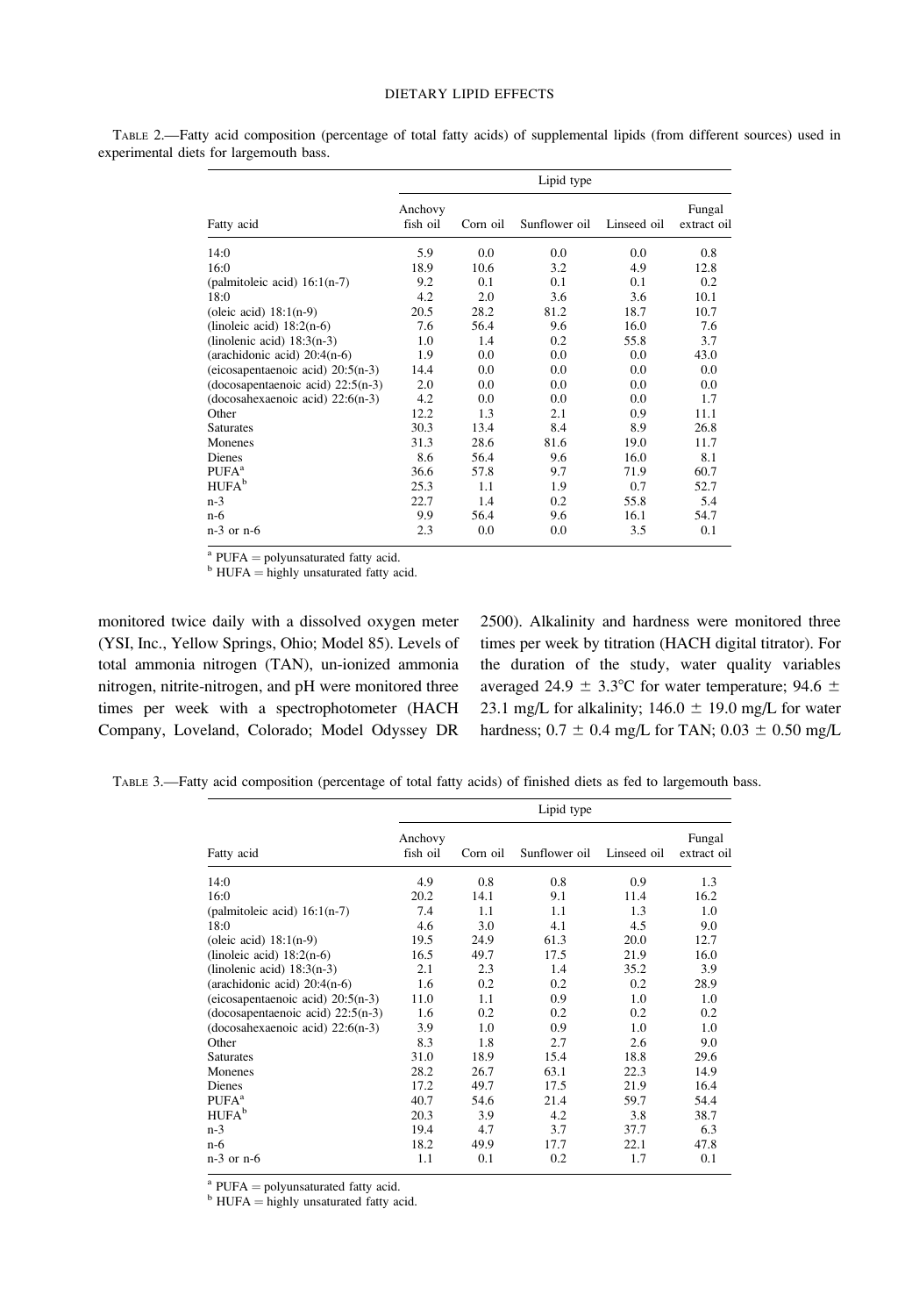TABLE 4.—Final weight, feed conversion ratio (FCR), survival, weight gain, specific growth rate (SGR), percent protein deposited (PPD), condition factor (K), and hepatosomatic index (HSI) for largemouth bass fed experimental diets formulated with lipids of varying sources and fatty acid profiles. Values are means  $(\pm SE)$  of three replicates. An ANOVA indicated no significant differences among treatments ( $P > 0.05$ ).

|                      | Lipid type          |                 |                |                 |                       |  |  |  |
|----------------------|---------------------|-----------------|----------------|-----------------|-----------------------|--|--|--|
| Variable             | Anchovy<br>fish oil | Corn oil        | Sunflower oil  | Linseed oil     | Fungal<br>extract oil |  |  |  |
| Average weight $(g)$ | $94.2 \pm 9.7$      | $91.8 \pm 1.2$  | $87.8 \pm 2.8$ | $93.1 \pm 2.3$  | $94.3 \pm 4.0$        |  |  |  |
| FCR $(\%)$           | $1.5 \pm 0.1$       | $1.5 \pm 0.1$   | $1.6 \pm 0.1$  | $1.6 \pm 0.0$   | $1.6 \pm 0.1$         |  |  |  |
| Survival $(\%)$      | $96.0 \pm 6.9$      | $100.0 \pm 0.0$ | $97.3 \pm 4.6$ | $100.0 \pm 0.0$ | $92.0 \pm 0.0$        |  |  |  |
| Weight gain $(\%)$   | $599 \pm 62$        | $584 \pm 8$     | $558 \pm 18$   | $592 \pm 15$    | $600 \pm 26$          |  |  |  |
| $SGR$ (% per day)    | $2.2 \pm 0.1$       | $2.2 \pm 0.0$   | $2.1 \pm 0.0$  | $2.2 \pm 0.0$   | $2.2 \pm 0.1$         |  |  |  |
| <b>PPD</b>           | $28.6 \pm 0.8$      | $28.2 \pm 1.7$  | $26.8 \pm 5.3$ | $27.4 \pm 0.5$  | $27.6 \pm 2.4$        |  |  |  |
| K                    | $3.3 \pm 0.6$       | $3.3 \pm 0.1$   | $3.3 \pm 0.1$  | $3.6 \pm 0.6$   | $3.7 \pm 0.8$         |  |  |  |
| HSI                  | $2.3 \pm 0.0$       | $2.2 \pm 0.2$   | $2.0 \pm 0.3$  | $2.3 \pm 0.3$   | $2.3 \pm 0.1$         |  |  |  |

for un-ionized ammonia;  $0.1 \pm 0.1$  mg/L for nitrite; and 7.7  $\pm$  0.4 for pH.

Harvest.—After 12 weeks, fish from each individual aquarium were harvested, bulk weighed, and counted and then were individually weighed and measured (total length). Nine of these fish were randomly selected, and liver weights were also recorded. Six fish from each tank were randomly selected, anesthetized with quinaldine sulfonate (Sure-Life Laboratories,

?1 Inc., Seguin, Texas; Tranquil), and either individually homogenized and submitted for whole-body proximate analysis (three fish) or stored under liquid nitrogen until fatty acid analysis (three fish) by Eurofins Scientific, Inc., according to procedures described previously.

Statistical analysis.—We calculated several growth performance parameters with the following equations. Specific growth rate (SGR; percent body weight per day) was calculated as

 $\text{SGR} = [\log_e W_f - \log_e(W_i/t)] \times 100,$ 

where  $W_f$  = final weight (g),  $W_i$  = initial weight (g), and  $t =$  time in days. Feed conversion ratio (FCR) was calculated as dry feed intake (g) divided by total wet weight gain (g). We determined percent protein deposited (PPD) as 100 times the final body protein minus initial body protein divided by total protein fed. Condition factor  $(K)$  was calculated as 100 times the harvest weight divided by harvest length cubed. For each individual, a hepatosomatic index (HSI) was calculated as 100 times the liver weight (g) divided by whole-body weight (g).

The term polyunsaturated fatty acid (PUFA) was used to designate all fatty acids with two double bonds or more, and HUFA was used to designate a subsample of PUFA with 20 or more carbons, as described by Brett and Müller-Navarra (1997). Data were analyzed with analysis of variance (ANOVA) using Statistix

software to determine treatment effects of the different diets on growth performance and body composition. If ANOVA indicated significant differences ( $P \leq 0.05$ ), the least-significant-difference test was used to separate means (Steel and Torrie 1980). All percentage and ratio data were transformed to arcsine values before analysis (Zar 1984). Untransformed data are presented to facilitate interpretation.

## **Results**

At the end of 12 weeks, there was no significant difference ( $P > 0.05$ ) in survival among fish fed the five diets (Table 4); treatment means ranged from 92% to 100%. There were also no significant differences (P  $> 0.05$ ) in the different measures of growth among fish fed the five diets. Weight gain averaged 595.1  $\pm$ 39.9%, and SGR averaged 2.2  $\pm$  0.1% per day. Measures of feed utilization efficiency (i.e., FCR and PPD) were not significantly different  $(P > 0.05)$ among treatments, averaging 1.54  $\pm$  0.1% and 28.0  $\pm$ 2.3%, respectively. Whole-body proximate composition did not differ significantly ( $P > 0.05$ ) among fish fed the different diets. Proximate component averages were 71.1  $\pm$  1.2% for moisture, 17.3  $\pm$  0.8% for protein, 7.0  $\pm$  0.7% for lipid, and 4.0  $\pm$  0.5% for ash (Table 5). The HSI was also not influenced by diet, averaging  $2.3 \pm 0.2$  overall (Table 4).

The fatty acid composition of the added lipids (Table 2) had a large impact on the fatty acid composition of whole-body samples (Table 6). Fish fed the high-oleic (sunflower oil) diet contained significantly higher ( $P <$ 0.05) concentrations of 18:1(n-9) and total monenes than fish fed other diets. Largemouth bass fed the high-LA (corn oil) diet contained significantly higher ( $P <$  $0.05$ ) body concentrations of  $18:2(n-6)$  in the body as well as significantly higher levels of dienes and total n-6 fatty acids than fish fed other diets. Linolenic acid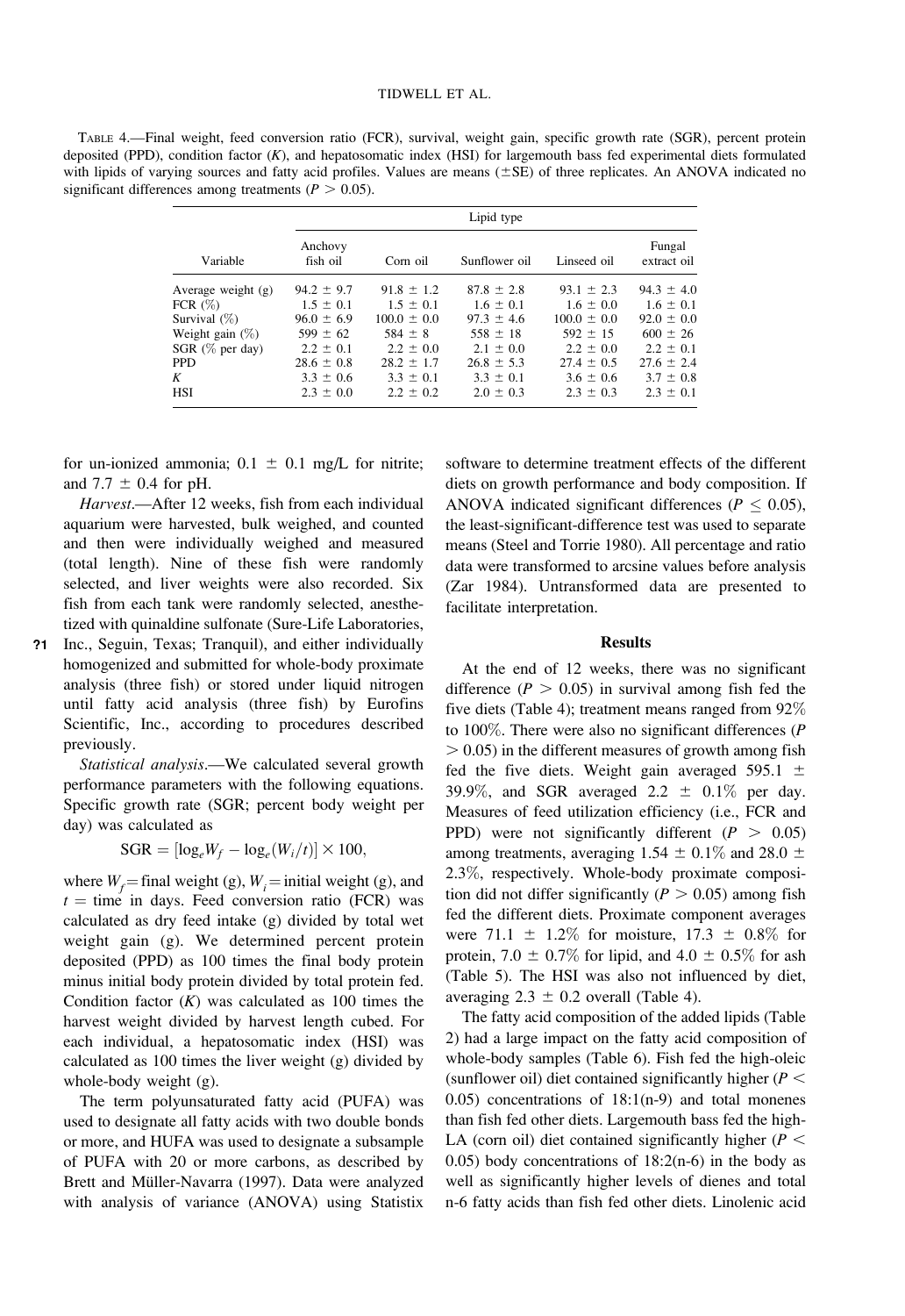TABLE 5.—Proximate composition (%) of whole-body tissue of largemouth bass fed experimental diets formulated with lipids of varying sources and fatty acid compositions. Values are means  $(\pm SE)$  of three replicates. An ANOVA indicated no significant differences among treatments ( $P > 0.05$ ).

|          |                     | Lipid type     |                |                |                       |  |  |  |
|----------|---------------------|----------------|----------------|----------------|-----------------------|--|--|--|
| Variable | Anchovy<br>fish oil | Corn oil       | Sunflower oil  | Linseed oil    | Fungal<br>extract oil |  |  |  |
| Moisture | $71.1 \pm 0.5$      | $70.0 \pm 1.8$ | $71.1 \pm 0.9$ | $67.0 \pm 0.4$ | $71.8 \pm 0.7$        |  |  |  |
| Protein  | $16.9 \pm 0.6$      | $17.4 \pm 0.8$ | $17.4 \pm 2.0$ | $17.6 \pm 0.2$ | $17.3 \pm 0.3$        |  |  |  |
| Lipid    | $6.7 \pm 0.6$       | $7.8 \pm 0.2$  | $7.3 \pm 0.3$  | $7.8 \pm 0.4$  | $6.2 \pm 0.3$         |  |  |  |
| Ash      | $4.4 \pm 0.7$       | $4.1 \pm 0.7$  | $3.8 \pm 0.2$  | $4.1 \pm 0.2$  | $3.5 \pm 0.3$         |  |  |  |

was significantly higher ( $P < 0.05$ ) in fish fed the high-LNA diet (linseed oil). Fish fed this diet also had significantly higher ( $P < 0.05$ ) levels of total n-3 fatty acids than fish fed the other diets. Fish fed the linseed oil diet had a total concentration of PUFAs (32%) that was significantly higher ( $P < 0.05$ ) than that of fish fed other diets except the high-AA diet (supplemented with fungal oil), from which they were not significantly different ( $P > 0.05$ ; 31%). Fish fed the AA diet had significantly higher ( $P < 0.05$ ) levels of whole-body AA and 18:0 than fish fed the other diets.

#### **Discussion**

There has been very little work on the lipid metabolism of largemouth bass or the suitability of lipids other than fish oil for diet formulation. These data indicate that lipids from other sources can perform as well as fish oil in diets for juvenile largemouth bass. This differs from studies with marine species, which require relatively high levels of dietary HUFAs. Mourente et al. (2005) found that rapeseed, linseed, and olive oils could substitute for only 60% of the fish oil in the diet without compromising growth rates in European sea bass Dicentrarchus labrax. Similarly, only 50% of fish oils were replaceable by vegetable oils without growth reductions or increased mortality in Atlantic salmon Salmo salar (Storebakken 2002).

Although this study was not designed to determine fatty acid requirements (fish were relatively large and not previously depleted of fatty acid stores), some inferences can be made. Fish growth and survival were not significantly reduced with the corn oil diet, which contained only 0.1% LNA and 0.4% total n-3 fatty acids (Table 7). Satoh et al. (1989) found that channel

TABLE 6.—Fatty acid composition (percentage of total) of whole-body samples of largemouth bass fed experimental diets formulated with lipids of varying sources and fatty acid compositions. Means  $(\pm SE)$  within a row followed by different letters are significantly different ( $P \leq 0.05$ ).

|                                     |                          |                          | Lipid type               |                          |                          |
|-------------------------------------|--------------------------|--------------------------|--------------------------|--------------------------|--------------------------|
| Fatty acid                          | Anchovy fish oil         | Corn oil                 | Sunflower oil            | Linseed oil              | Fungal extract oil       |
| 14:0                                | $4.1 \pm 0.0 z$          | $1.4 \pm 0.1 \text{ x}$  | $1.6 \pm 0.1$ yx         | $1.4 \pm 0.0 \text{ x}$  | $1.8 \pm 0.1$ y          |
| 16:0                                | $21.3 \pm 0.5$ z         | $17.5 \pm 0.2 \text{ x}$ | $14.4 \pm 0.5$ v         | $15.3 \pm 0.3$ w         | $19.0 \pm 0.2$ y         |
| (palmitoleic acid) $16:1(n-7)$      | $8.9 \pm 0.1$ z          | $3.8 \pm 0.2 \text{ x}$  | $4.4 \pm 0.4$ y          | $3.9 \pm 0.1 \text{ x}$  | $4.3 \pm 0.2$ y          |
| 18:0                                | $3.7 \pm 0.1$ y          | $3.2 \pm 0.1 \text{ x}$  | $3.0 \pm 0.0 \text{ x}$  | $3.6 \pm 0.1$ y          | $5.1 \pm 0.2 z$          |
| (oleic acid) $18:1(n-9)$            | $28.3 \pm 1.2 \text{ x}$ | $30.5 \pm 0.6$ y         | 56.1 $\pm$ 0.7 z         | $26.9 \pm 0.5$ w         | $24.1 \pm 0.7$ v         |
| (linoleic acid) $18:2(n-6)$         | $11.8 \pm 0.4 \text{ x}$ | $34.2 \pm 0.6$ z         | $11.9 \pm 0.4 \text{ x}$ | $15.2 \pm 0.4$ y         | $11.8 \pm 0.1 \text{ x}$ |
| (linolenic acid) $18:3(n-3)$        | $1.8 \pm 0.0 \text{ x}$  | $1.5 \pm 0.0$ xw         | $1.1 \pm 0.1$ w          | $22.6 \pm 0.5$ z         | $2.8 \pm 0.2$ y          |
| (arachidonic acid) $20:4(n-6)$      | $1.3 \pm 0.1$ y          | $0.5 \pm 0.0 \text{ x}$  | $0.5 \pm 0.0 \text{ x}$  | $1.1 \pm 0.1$ y          | $14.0 \pm 0.5$ z         |
| (eicosapentaenoic acid) $20:5(n-3)$ | $2.8 \pm 0.4$ z          | $0.5 \pm 0.0 \text{ x}$  | $0.6 \pm 0.1 \text{ x}$  | $0.9 \pm 0.1$ y          | $0.6 \pm 0.0 x$          |
| (docosapentaenoic acid) $22:5(n-3)$ | $3.9 \pm 0.1$ y          | $0.7 \pm 0.0 x$          | $0.7 \pm 0.1 \text{ x}$  | $1.0 \pm 0.1 \text{ x}$  | $5.2 \pm 0.2 z$          |
| $(docosahexaenoic acid) 22:6(n-3)$  | $6.4 \pm 0.5$ z          | $1.8 \pm 0.1 \text{ x}$  | $1.9 \pm 0.1 \text{ x}$  | $3.0 \pm 0.3$ y          | $1.8 \pm 0.1 \text{ x}$  |
| Other                               | $5.9 \pm 0.2$ y          | $4.5 \pm 0.1$ w          | $4.0 \pm 0.1$ v          | $5.3 \pm 0.1 \text{ x}$  | $9.6 \pm 0.2 z$          |
| <b>Saturates</b>                    | $29.6 \pm 0.4$ z         | $22.5 \pm 0.3$ x         | $19.6 \pm 0.6$ v         | $20.8 \pm 0.4$ w         | $27.1 \pm 0.3$ y         |
| Monenes                             | $38.6 \pm 1.2$ y         | $35.7 \pm 0.5 \text{ x}$ | $62.8 \pm 0.5$ z         | $31.7 \pm 0.5$ w         | $29.5 \pm 0.6$ v         |
| Dienes                              | $12.6 \pm 0.4 \text{ x}$ | $35.5 \pm 0.6$ z         | $12.3 \pm 0.4 \text{ x}$ | $15.7 \pm 0.4$ y         | $12.5 \pm 0.1 \text{ x}$ |
| PUFA <sup>a</sup>                   | $31.0 \pm 1.7 \text{ x}$ | $41.7 \pm 0.3$ y         | $17.5 \pm 0.4$ w         | $47.4 \pm 0.8$ z         | $43.2 \pm 0.8$ y         |
| HUFA <sup>b</sup>                   | $17.4 \pm 1.2$ y         | $7.1 \pm 0.1$ w          | $4.0 \pm 0.1$ w          | $5.3 \pm 0.1 \text{ x}$  | $29.9 \pm 0.5$ z         |
| $n-3$                               | $15.6 \pm 1.1 \text{ x}$ | $4.8 \pm 0.2$ v          | $4.4 \pm 0.3$ v          | $28.5 \pm 0.5$ z         | $10.6 \pm 0.4$ w         |
| $n-6$                               | $13.6 \pm 0.5$ w         | $35.5 \pm 0.5$ z         | $12.6 \pm 0.4$ v         | $18.2 \pm 0.4 \text{ x}$ | $31.8 \pm 0.4$ y         |
| $n-3$ or $n-6$                      | $1.1 \pm 0.0$ y          | $0.1 \pm 0.0 \text{ w}$  | $0.4 \pm 0.0 \text{ x}$  | $1.6 \pm 0.0 z$          | $0.3 \pm 0.0 \text{ x}$  |

<sup>a</sup> PUFA = polyunsaturated fatty acid. b HUFA = highly unsaturated fatty acid.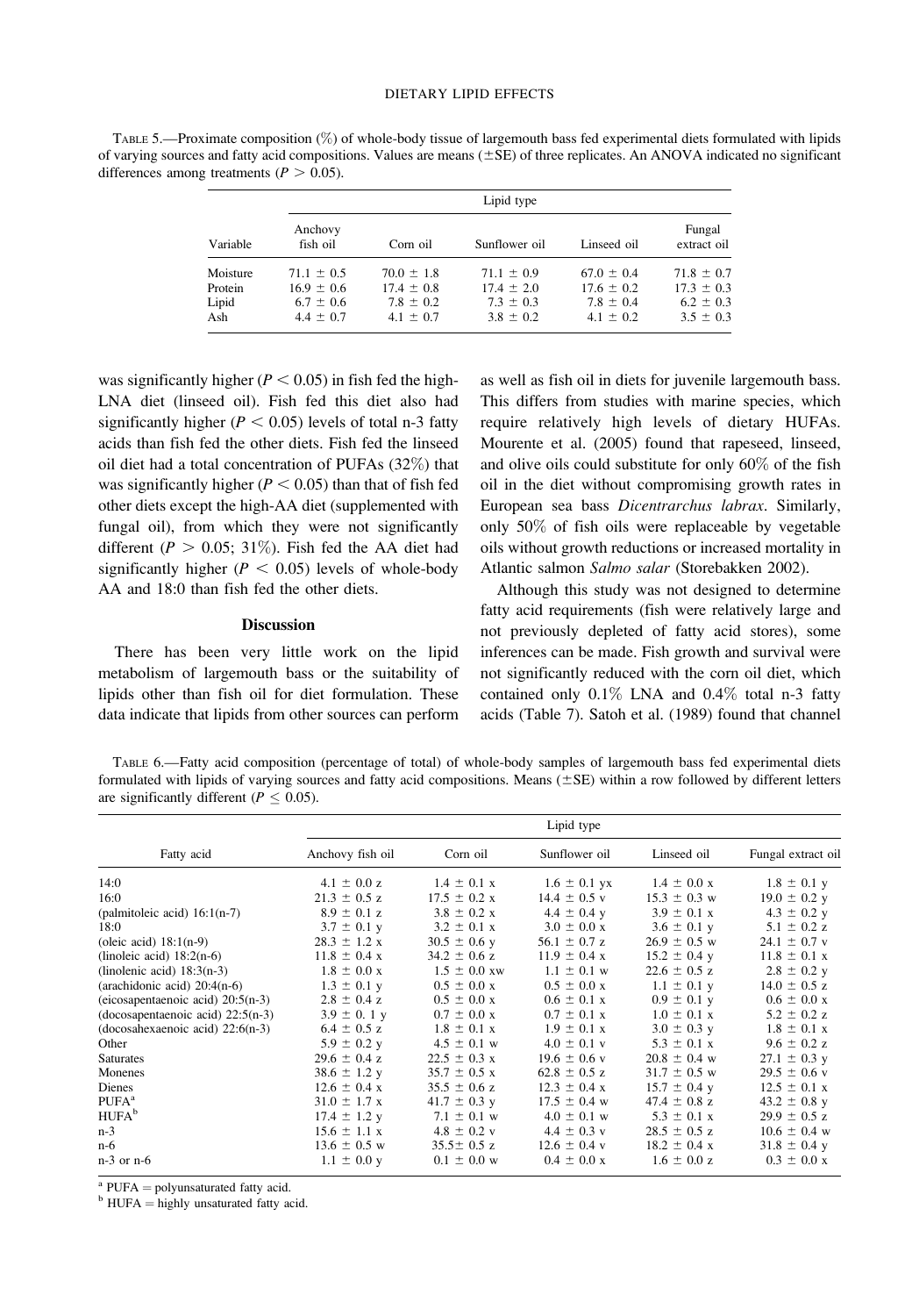|                                              | TABLE 7.—Fatty acid composition (percentage of total diet) of largemouth bassexperimental diets formulated with lipids of |  |  |  |
|----------------------------------------------|---------------------------------------------------------------------------------------------------------------------------|--|--|--|
| varying sources and fatty acid compositions. |                                                                                                                           |  |  |  |
|                                              |                                                                                                                           |  |  |  |

| Lipid type          |          |               |             |                       |  |  |
|---------------------|----------|---------------|-------------|-----------------------|--|--|
| Anchovy<br>fish oil | Corn oil | Sunflower oil | Linseed oil | Fungal<br>extract oil |  |  |
| 1.2                 | 3.9      | 1.4           | 1.5         | 1.2                   |  |  |
| 0.2                 | 0.1      | 0.1           | 2.5         | 0.3                   |  |  |
| 0.1                 | 0.0      | 0.0           | 0.0         | 2.2                   |  |  |
| 0.8                 | 0.1      | 0.1           | 0.1         | 0.1                   |  |  |
| 0.1                 | 0.0      | 0.0           | 0.0         | 0.0                   |  |  |
| 0.5                 | 0.1      | 0.1           | 0.1         | 0.1                   |  |  |
| 2.9                 | 4.3      | 1.7           | 4.2         | 4.1                   |  |  |
| 1.5                 | 0.3      | 0.3           | 0.3         | 2.9                   |  |  |
| 1.2                 | 0.4      | 0.3           | 2.6         | 0.5                   |  |  |
| 1.3                 | 4.0      | 1.4           | 1.5         | 3.6                   |  |  |
| 1.1                 | 0.1      | 0.2           | 1.7         | 0.1                   |  |  |
|                     |          |               |             |                       |  |  |

<sup>a</sup> PUFA = polyunsaturated fatty acid. b HUFA = highly unsaturated fatty acid.

catfish Ictalurus punctatus required n-3 fatty acids in the range of  $1-2\%$  dietary LNA or 0.50-0.75% n-3 HUFAs to satisfy their n-3 EFA requirement. However, this study was designed to evaluate the utilization of alternative lipid sources, not define fatty acid requirements, so definitive statements on largemouth bass EFA requirements cannot be made.

Generally, coldwater fishes have a higher requirement for n-3 PUFAs, whereas warmwater fishes tend to have a greater requirement for n-6 fatty acids. In this study, all experimental diets contained more than 1% of n-6 fatty acids (Table 7). Common carp Cyprinus carpio are omnivorous fish that require both n-6 and n-3 fatty acids (at approximately  $1\%$  each) for best growth and feed efficiency (Takeuchi and Wantanabe 1977). Several studies have reported that various tilapias Oreochromis spp. require both n-3 and n-6 HUFAs for maximum growth (Stickney and Wurts 1986; Stickney and Hardy 1989; Chou and Shiau 1999). Growth performance in tilapia increased as the percentage of LA increased (Stickney et al. 1985) and as the percentage of fish oil increased to 10% of the diet (Stickney and Wurts 1986), suggesting that the specific fatty acid demands of tilapia are greater than those of largemouth bass.

In this study, fatty acid composition of the diet had no effect on the proximate composition of the test fish. This differs from the results reported by Coyle et al. (2000), who found that largemouth bass fed diets high in PUFAs (especially DHA) had lower whole-body lipid levels and higher protein levels than fish fed other diets. Earlier data indicating high DHA concentrations in largemouth bass eggs (Tidwell et al. 1996) could potentially indicate an important role for this fatty acid in reproduction and embryo development. Similarly, Ramachandran Nair and Gopakumar (1981) reported

unusually high levels of DHA in eggs of Mozambique tilapia O. mossambicus, suggesting an important role in reproduction and embryo development.

As expected, the concentrations of individual fatty acids in the whole body were strongly influenced by fatty acid compositions of the added lipids and finished diets. Largemouth bass fed the diet supplemented with fish oil had the highest concentration of EPA and DHA. This differs from results reported on the ayu Plecoglossus altivelis, for which tissue levels of DHA remained relatively fixed despite dietary differences (Jeong et al. 2002). The body composition of fish fed the other diets also strongly mirrored the fatty acid composition of the added lipids.

Based on the lack of differences in survival, average weight, or feed conversion efficiencies, it would appear that the largemouth bass requirement for EFAs may be relatively low. However, this study was of limited duration and fish were not depleted of fatty acid stores before initiation of treatments. Before definitive conclusions can be reached, strict fatty acid requirement studies will need to be conducted.

In this study, alternative lipids appeared to be well utilized. These data agree with the recent findings of Subhadra et al. (2006), who reported no differences in weight gain, feed intake, FCR, or protein efficiency ratio of largemouth bass fed diets supplemented with 10% lipids from canola, chicken Gallus gallus domesticus, menhaden Brevoortia spp., or a mix of chicken and fish oils.

#### **Conclusions**

As a freshwater, warmwater species, the largemouth bass apparently does not have extremely high requirements for HUFAs of either the n-3 or n-6 families. However, this finding would need to be confirmed by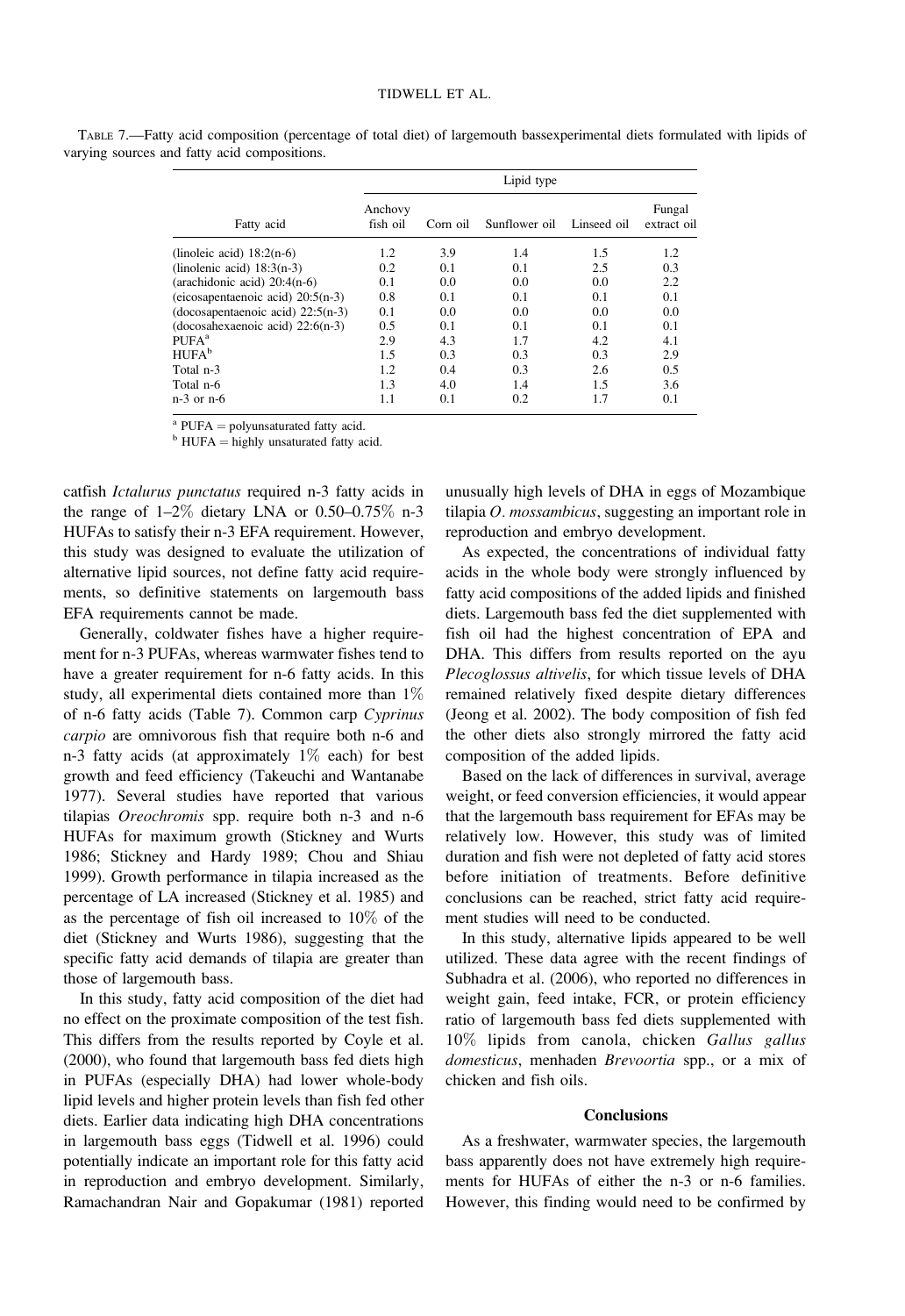true fatty acid requirement studies using purified diets. For practical diets, the fish meal component would probably provide sufficient amounts of these fatty acids, and supplemental lipids could be in the form of cheaper vegetable oils, catfish oil, or a vegetable–fish oil mixture for production diets. However, diets to be used for broodfish should probably be evaluated further relative to the potential role of specific fatty acids on reproduction.

## Acknowledgments

This research was supported by a U.S. Department of Agriculture Cooperative State Research, Education, and Extension Service grant to Kentucky State University under agreement KYX-80-91-04A. Funding was also provided by Kentucky's Regional University Trust Fund to the Aquaculture Program as Kentucky State University's Program of Distinction. We thank Karla Johnson for typing the manuscript and Harold Benson for administrative support. We also thank William Stilwell and Russell Neal for technical assistance, daily system maintenance, and assistance in making diets. We are grateful to David Yasharian, Nicholas Skudlarek, and Jason Danaher for technical assistance.

#### References

- AOAC (Association of Official Analytical Chemists). 1990. Official methods of analysis of the Association of Official Analytical Chemists, 15th edition. AOAC, Arlington, Virginia.
- AOCS (American Oil Chemists' Association). 2005. Official methods and recent practices of the AOCS, 5th edition, ?2 2nd printing. AOCS, Champaign, Illinois.
	- Bell, M. V., R. J. Henderson, and J. R. Sargent. 1986. The role of polyunsaturated fatty acids in fish. Comparative Biochemistry and Physiology 81B:193–205.
	- Brett, M. T., and D. C. Müller-Navarra. 1997. The role of highly unsaturated fatty acids in aquatic foodweb processes. Freshwater Biology 38:483–489.
	- Bright, L. A., S. D. Coyle, and J. H. Tidwell. 2005. Effect of dietary lipid level and protein energy ratio on growth and body composition of largemouth bass Micropterus salmoides. Journal of the World Aquaculture Society 36(1):129–134.
	- Chou, B. S., and S. Y. Shiau. 1999. Both n-6 and n-3 fatty acids are required for maximal growth of juvenile hybrid tilapia. North American Journal of Aquaculture 61:13– 21.
	- Coyle, S. D., J. H. Tidwell, and C. D. Webster. 2000. Response of largemouth bass Micropterus salmoides to dietary supplementation of lysine, methionine, and highly unsaturated fatty acids. Journal of the World Aquaculture Society 31(1):89–95.
	- Jeong, B. Y., W. G. Jeong, and T. Ohshima. 2002. Preferential accumulation of fatty acids in testis and ovary of cultured and wild sweet smelt Plecoglossus altivelis. Comparative Biochemistry and Physiology 131:251–259.
- Kanazawa, A. 1985. Essential fatty acid and lipid requirements of fish. Pages 281–298 in C. B. Cowey, A. M. Mackie, and J. G. Bell, editors. Nutrition and feeding of fish. Academic Press, London.
- Mourente, G., J. E. Good, and J. G. Bell. 2005. Partial substitution of fish oil with rapeseed, linseed, and olive oils in diets for European sea bass (Dicentrarchus labrax L.): effects on flesh fatty acid composition, plasma prostaglandins  $E_2$  and  $F_2$ , immune function and effectiveness of a fish oil finishing diet. Aquaculture Nutrition  $11:25-40.$
- NRC (National Research Council). 1993. Nutrient requirements of fish. National Academy Press, Washington, D.C.
- Piper, R. G., I. B. McElwain, L. E. Orme, J. P. McCraren, L. G. Fowler, and J. R. Leonard. 1982. Fish hatchery management. U.S. Department of the Interior, Fish and Wildlife Service, Washington, D.C.
- Ramachandran Nair, K. G., and K. Gopakumar. 1981. Influence of sex, spawning, starvation and water temperature on fatty acid composition in Tilapia mossambica. Fishery Technology 18:123–127.
- Sargent, J. R., L. A. McEvoy, A. Estevez, J. G. Bell, M. V. Bell, R. J. Henderson, and D. R. Tocher. 1999. Lipid nutrition of marine fish during early development: Current status and future directions. Aquaculture 179:217–229.
- Sargent, J. R., D. R. Tocher, and J. G. Bell. 2002. The lipids. Pages 181–257 in J. E. Halver and R. W. Hardy, editors. Fish nutrition, 3rd edition. Elsevier. 23
- Satoh, S., W. E. Poe, and R. P. Wilson. 1989. Effect of dietary n-3 fatty acids on weight gain and liver polar fatty acid composition of fingerling channel catfish. Journal of Nutrition 119:23–28.
- Steel, R. G. D., and J. H. Torrie. 1980. Principles and procedures of statistics. McGraw-Hill, New York.
- Stickney, R. R., and R. W. Hardy. 1989. Lipid requirements of some warm water species. Aquaculture 79:145–156.
- Stickney, R. R., R. B. McGeachin, E. H. Robinson, G. G. Arnold, and L. Suter. 1985. Growth of Tilapia aurea as a function of degree of dietary lipid saturation. Proceedings of the Annual Conference Southeastern Association of Fish and Wildlife Agencies 36(1982):172–181.
- Stickney, R. R., and W. A. Wurts. 1986. Growth response of blue tilapias to selected levels of dietary menhaden and catfish oils. Progressive Fish-Culturist 48:107–109.
- Storebakken, T. 2002. Atlantic salmon. Pages 79–102 in C. D. Webster and C. Lim, editors. Nutrient requirements and feeding of finfish for aquaculture. CABI Publishing, Wallingford, UK.
- Subhadra, B., R. Lochmann, S. Rawles, and R. Chen. 2006. Effect of dietary lipid source on the growth, tissue composition, and hematological parameters of largemouth bass Micropterus salmoides. Aquaculture 255:210–222.
- Takeuchi, T., and T. Wantanabe. 1977. Requirement of carp for essential fatty acids. Nippon Suisan Gakkaishi 43:541–551.
- Thompson, K. R., L. A. Muzinic, T. D. Christian, C. D. Webster, L. Manomaitis, and D. B. Rouse. 2003. Lecithin requirements of juvenile Australian red claw